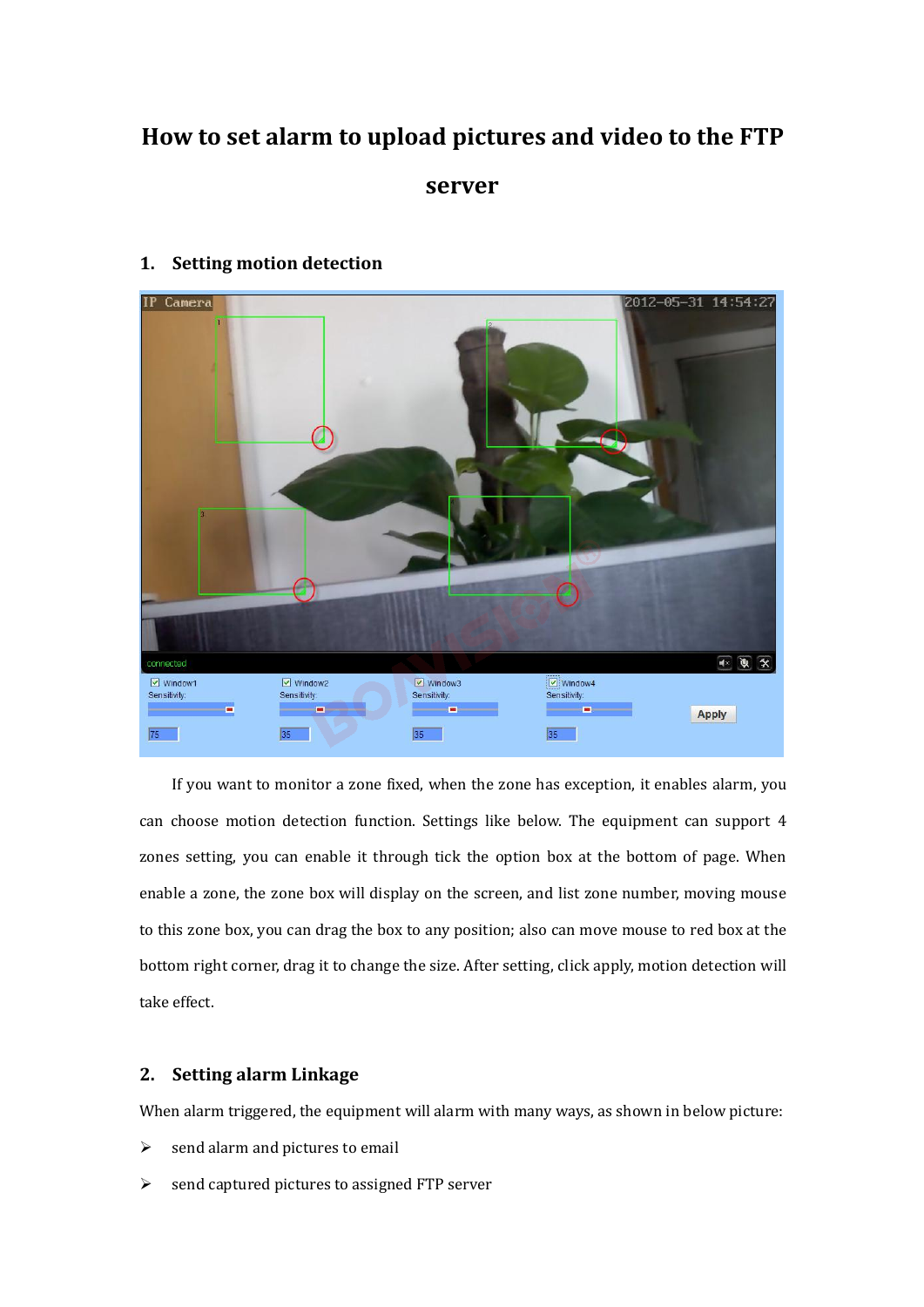- 
- 
- → send video recording to assigned FTP server<br>
→ capture a picture, then save to TF Card<br>
→ Recording a video for 15 seconds, then save to TF card (including 1<br>
before video)<br>
→ linkage Preset: after the alarm call preset → send video recording to assigned FTP server<br>
→ capture a picture, then save to TF Card<br>
→ Recording a video for 15 seconds, then save to TF card (includi<br>
before video)<br>
→ linkage Preset: after the alarm, call preset<br>
→  $\begin{aligned} \n\triangleright \quad & \text{send video recording to assigned FTP server} \\ \n\triangleright \quad & \text{capture a picture, then save to TF Card} \\ \n\blacktriangleright \quad & \text{Recording a video for 15 seconds, then save to TF card (including 1-3 seconds warning before video) \\ \n\blacktriangleright \quad & \text{linkage President: after the alarm, call preset} \\ \n\blacktriangleright \quad & \text{alarm capture quantity, setting as required (1-3 pieces)} \n\end{aligned}$ send video recording to assigned FTP<br>capture a picture, then save to TF Card<br>Recording a video for 15 seconds, the<br>before video)<br>linkage Preset: after the alarm, call pre<br>alarm capture quanity, setting as requ inkage of the apicture, then save to TF Card<br>
⇒ Recording a video for 15 seconds, then save to TF card (includinary<br>
performance video)<br>
→ linkage Preset: after the alarm, call preset<br>
→ alarm capture quanity, setting as
- 
- 

| $\blacktriangleright$ | capture a picture, then save to TF Card                                               |                                                                                               |  |
|-----------------------|---------------------------------------------------------------------------------------|-----------------------------------------------------------------------------------------------|--|
| $\blacktriangleright$ | Recording a video for 15 seconds, then save to TF card (including 1-3 seconds warning |                                                                                               |  |
|                       | before video)                                                                         |                                                                                               |  |
| $\blacktriangleright$ | linkage Preset: after the alarm, call preset                                          |                                                                                               |  |
| $\blacktriangleright$ | alarm capture quanity, setting as required (1-3 pieces)                               |                                                                                               |  |
|                       |                                                                                       |                                                                                               |  |
|                       |                                                                                       |                                                                                               |  |
|                       | Linkage set                                                                           |                                                                                               |  |
|                       | E-mail Alarm and Send with<br>Picture                                                 | <b>Email Setting</b>                                                                          |  |
|                       | Save Picture on the FTP<br>Server                                                     | <b>FTP Server Setting</b>                                                                     |  |
|                       | Save Video on the FTP Server                                                          |                                                                                               |  |
|                       | Save Picture on the SD Card                                                           |                                                                                               |  |
|                       | Save Video on the SD card                                                             |                                                                                               |  |
|                       | $\sim$                                                                                |                                                                                               |  |
|                       | Image capture                                                                         |                                                                                               |  |
|                       | Image capture number:                                                                 |                                                                                               |  |
|                       |                                                                                       |                                                                                               |  |
|                       |                                                                                       | <b>Apply</b><br><b>Cancel</b>                                                                 |  |
|                       |                                                                                       |                                                                                               |  |
|                       |                                                                                       | If you want set alarm to upload pictures and video to the FTP server, please tick "Save       |  |
|                       |                                                                                       | Picture on the FTP Server" and "Save Video on the FTP Server". and then click "Email setting" |  |
|                       |                                                                                       |                                                                                               |  |
|                       |                                                                                       |                                                                                               |  |
|                       | 3. Setting FTP Server                                                                 |                                                                                               |  |
|                       |                                                                                       |                                                                                               |  |
|                       |                                                                                       |                                                                                               |  |
|                       |                                                                                       |                                                                                               |  |